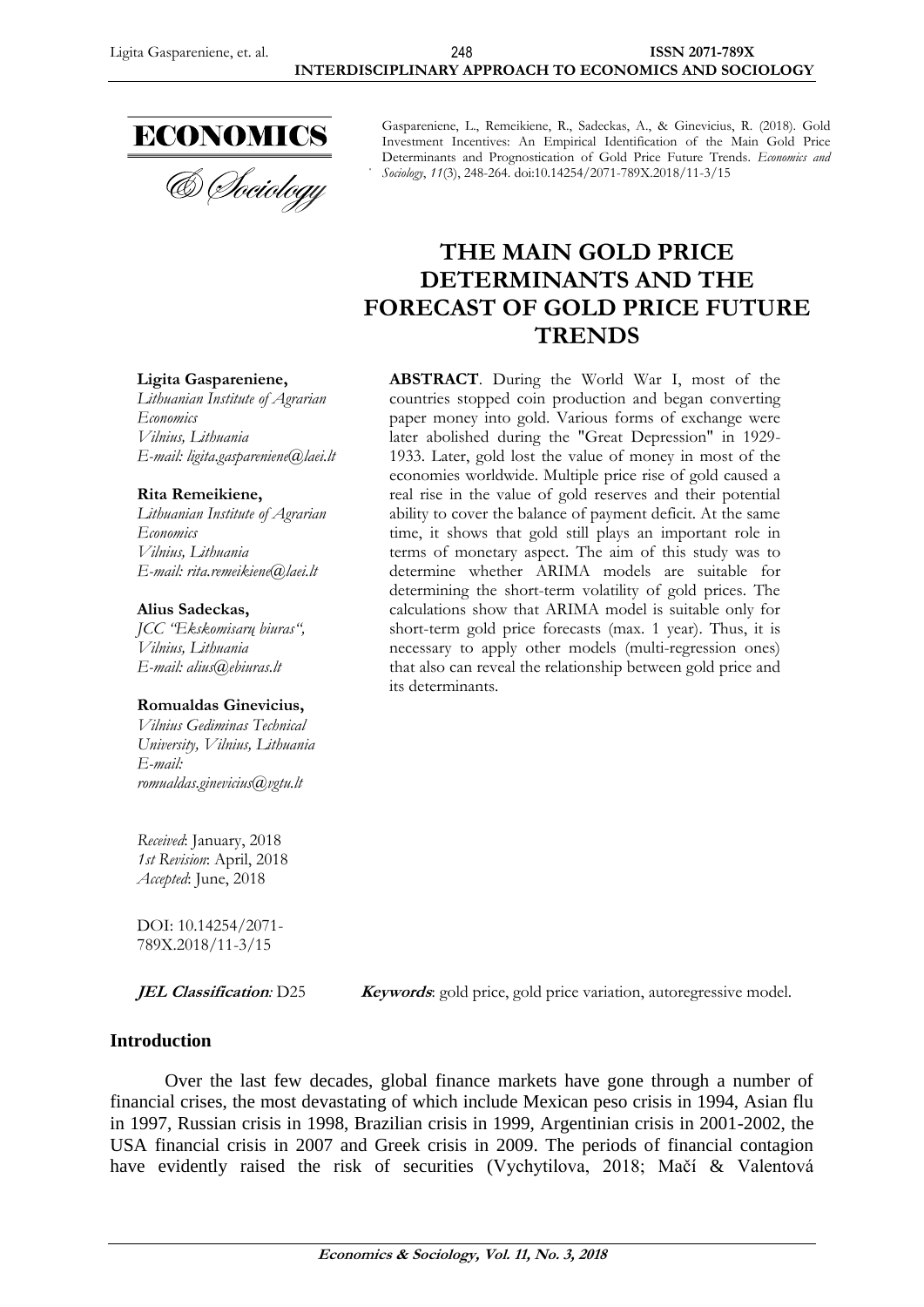| Ligita Gaspareniene, et. al. | 249                                                   | <b>ISSN 2071-789X</b> |
|------------------------------|-------------------------------------------------------|-----------------------|
|                              | INTERDISCIPLINARY APPROACH TO ECONOMICS AND SOCIOLOGY |                       |

Hovorková, 2017; Čulková et al., 2015; Vukovic et al., 2017) and returned the interest in gold as in alternative financial instrument since gold has historically been treated as a standard of high value. Of course, other alternative investments should be mentioned here too (Jurevičienė, & Jakanovytė, 2015; Nuhiu et al., 2017; Mouselli et al., 2016; Śliwiński & Łobza, 2017; Nawrocki, 2018). The series of the global financial crises has even augmented the belief that gold can provide investment protection and serve as a perfect risk management tool. As it was noted by (Baur, & McDermott, 2010; Ohanyan, & Androniceanu, 2017), the main difference between gold and other types of assets lies in gold's positive reaction to unwanted shocks at financial markets. Gold value reached its historical heights in the 1980s, when the global economies were facing the threat of stagflation brought about by the petroleum crisis of the 1970s. Similar trends were observed during the 2007 US sub-prime financial crisis which gathered its pace in September 2008, when gold price started soaring (Baur, McDermott, 2010).

Leaning on the assumption that gold can be treated as a store of value, investors need to know what role is played by gold while forming an investment portfolio, i.e., when gold is attributed to one of the assets categories. Considering the inclusion of gold in an investment portfolio is extremely important minding the fact that gold markets (like all other financial markets) are characterised by volatility and speculations.

A growing interest in gold as an investment has prompted conducting this research focused on gold investment, the links between gold and other financial instruments (e.g., securities) and the efficiency of gold as an instrument of financial risk management. Markowitz's (1952, 1959) studies laid the foundations for practical assessment of the benefits gained from an investment portfolio diversification and proved that combination of a few categories of assets may significantly reduce portfolio value fluctuations (Vukovic & Prosin, 2018). The importance of gold as of an investment was highlighted by (Jaffe, 1989; Michaud et al., 2006; Conover et al., 2009; Riley, 2010; Baur, 2013; Bradfield, & Munro, 2016) and many others. The specific role of gold in diversification of portfolio investment was analysed by (Sherman, 1982; Adrangi et al., 2000; Smith, 2002; Liu, & Chou, 2003; Davidson et al., 2003; Lucey, Tulley, 2006 a,b; Ibrahim, 2012; Makiel, 2015; Brycki, 2015; Bundrik, 2016; Yu, H.-C., Lee, C.-J. & Shih, T.-L., 2016; Giannarakis, G., Partalidou, X, Zafeiriou, & Sariannidis, N., 2016) and others. Nevertheless, different scientific studies often provide contradictory results concerning gold investment incentives and an optimal share of gold in an investment portfolio. This contradiction, in its turn, calls for more comprehensive research in this area. *This article is aimed at* empirical identification of the main gold price determinants and forecast of gold price future trends. The defined aim was detailed into the following **objectives**: 1) to review the recent gold demand trends; 2) to identify the theoretical gold investment incentives and optimal shares of gold in low-, medium- and high-risk investment portfolios; 3) to select and substantiate the methodology for this research; 4) modelling the autoregressive process, basing on time series observations for the previous years, to identify the main gold price determinants and forecast the gold price future trends.

*The methods* applied in the research include systematic and comparative analysis of scientific literature, ARMA/ARIMA models, which are flexible forecast models based on the employment of historical information. ARMA/ARIMA models are composed of the autoregressive (AR) process, moving average (MA) process and integration (I) process.

## **1. Review of the recent gold demand trends**

Although in modern economies gold has stopped being used as a tool for daily settlements, its role in the global economy is still significant. The data in the balance sheets provided by central banks and other financial institutions, such as the IMF, show that the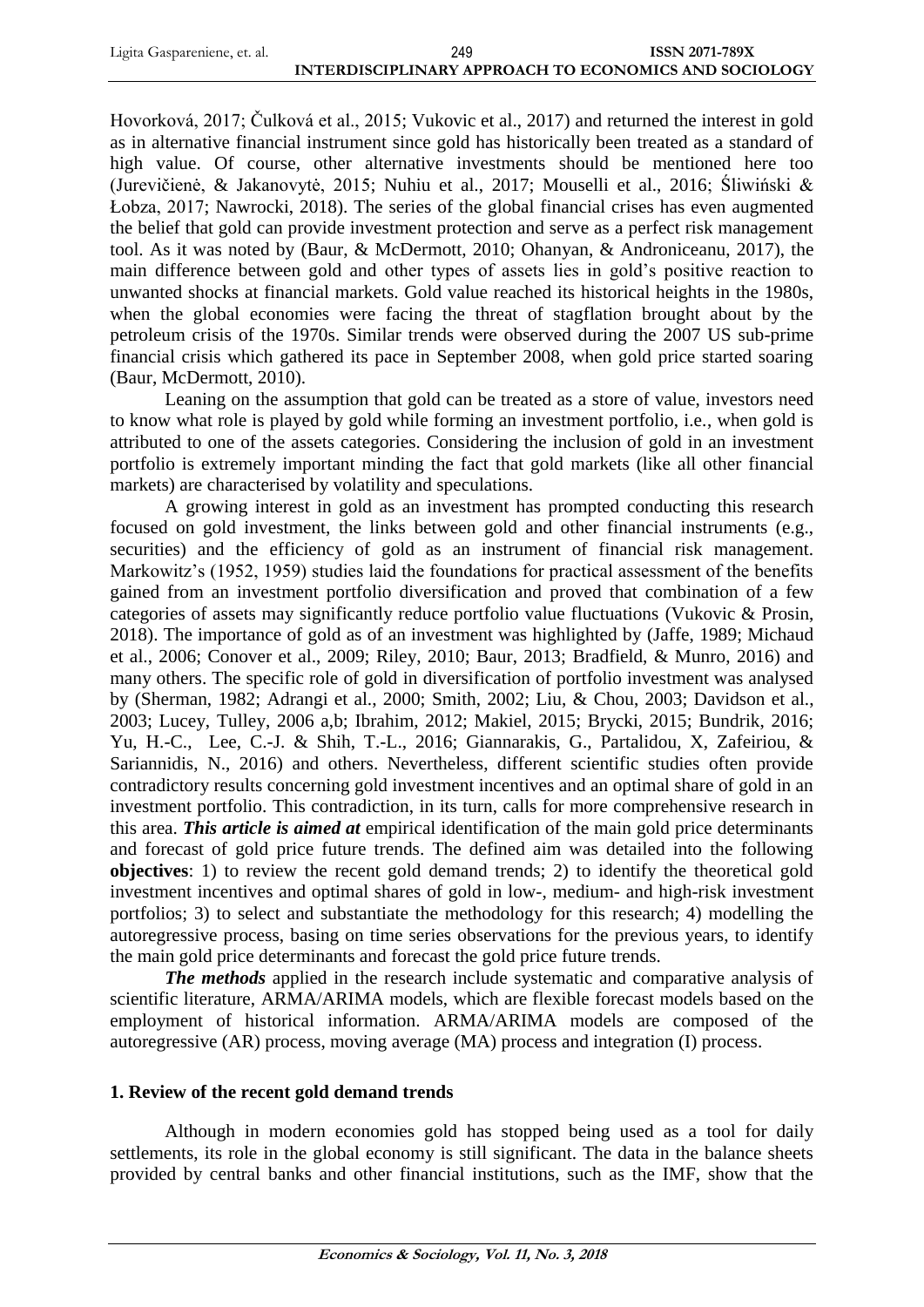above-mentioned institutions accumulate gold reserves and generate nearly one-fifth of the global demand for gold (Balarie, 2017). According to Ghosh et al. (2004), the demand for gold is characterised by two structural components:

1) the need for the direct use of gold (for instance, gold is directly used for jewellery, medal minting, electronic industry, dentistry, etc.);

2) the need for gold as an asset (governments, fund managers, individual investors buy and hold gold as an investment).

The trends of the demand for gold for different purposes have been depicted in Table 1.

Table 1. The trends of the demand for gold in tones and million US dollars (with reference to the data for 2015)

| <b>Demand</b><br>type                                                                    | The demand for gold, tonnes |         |                   | The demand for gold, monetary value<br>(mln. US dol.) |           |           |                   |                         |
|------------------------------------------------------------------------------------------|-----------------------------|---------|-------------------|-------------------------------------------------------|-----------|-----------|-------------------|-------------------------|
|                                                                                          | 2014/Q4                     | 2015/Q4 | 5-year<br>average | <b>Annual</b><br>change                               | 2014/Q4   | 2015/Q4   | 5-year<br>average | <b>Annual</b><br>change |
| Jewellery                                                                                | 677.4                       | 671.4   | 585.0             | $-1\%$                                                | 26166.5   | 23885.4   | 26659.9           | $-9\%$                  |
| Technologies                                                                             | 90.3                        | 84.5    | 93.3              | $-7%$                                                 | 3489.8    | 3004.8    | 4314.5            | $-14%$                  |
| Investment                                                                               | 169.3                       | 194.6   | 298.9             | 15%                                                   | 6540.4    | 6922.6    | 14308.8           | 6%                      |
| Gold<br>bullions<br>and<br>coins                                                         | 260.9                       | 263.5   | 328.8             | 1%                                                    | 10075.9   | 9372.7    | 15343.6           | $-7\%$                  |
| <b>ETFs</b><br>and<br>similar<br>financial<br>products                                   | $-91.5$                     | $-68.9$ | $-29.8$           |                                                       | $-3535.5$ | $-2450.0$ | $-1034.8$         |                         |
| The demand<br>generated by<br>central banks<br>other<br>and<br>financial<br>institutions | 133.9                       | 167.2   | 133.1             | 25%                                                   | 5173.5    | 5948.7    | 6115.2            | 15%                     |
| <b>Total</b><br>demand                                                                   | 1071.0                      | 1117.7  | 1110.3            | 4%                                                    | 41370.2   | 39761.5   | 51398.4           | $-4%$                   |

Source: *compiled by the authors with reference to the data announced by the World Gold Council, 2016, p. 2.*

As it can be seen in Table 1, the total demand for gold in the fourth quarter of 2014 amounted to 1071 tonne (or 41370.2 mln. US dollars), while in the fourth quarter of 2015 it increased up to 1117.7 tonnes (or 39761.5 mln. US dollars; the lower monetary value shows that the price of gold decreased over the period under consideration). Jewellery industries generate the largest share of the total demand for gold; a smaller but also significant share of the total demand is generated by investors in gold bullions and coins. With reference to the data announced in the World Gold Council's report for 2016 (the World Gold Council, 2017), in comparison to 2015, in 2016 a full-year jewellery demand suffered a sharp 15 percent decline, while investment demand increased up to 70 percent, reaching its highest value since 2012.

Summarising, the total demand for gold is gradually rising with 2016 full-year demand reaching its 3-year height of 4.308 tonnes. The annual investment inflows in ETFs and similar financial products are also growing, which is confirmed by ETFs' second highest rate on the statistical record. The declines in the demand for gold generated by jewellery industries and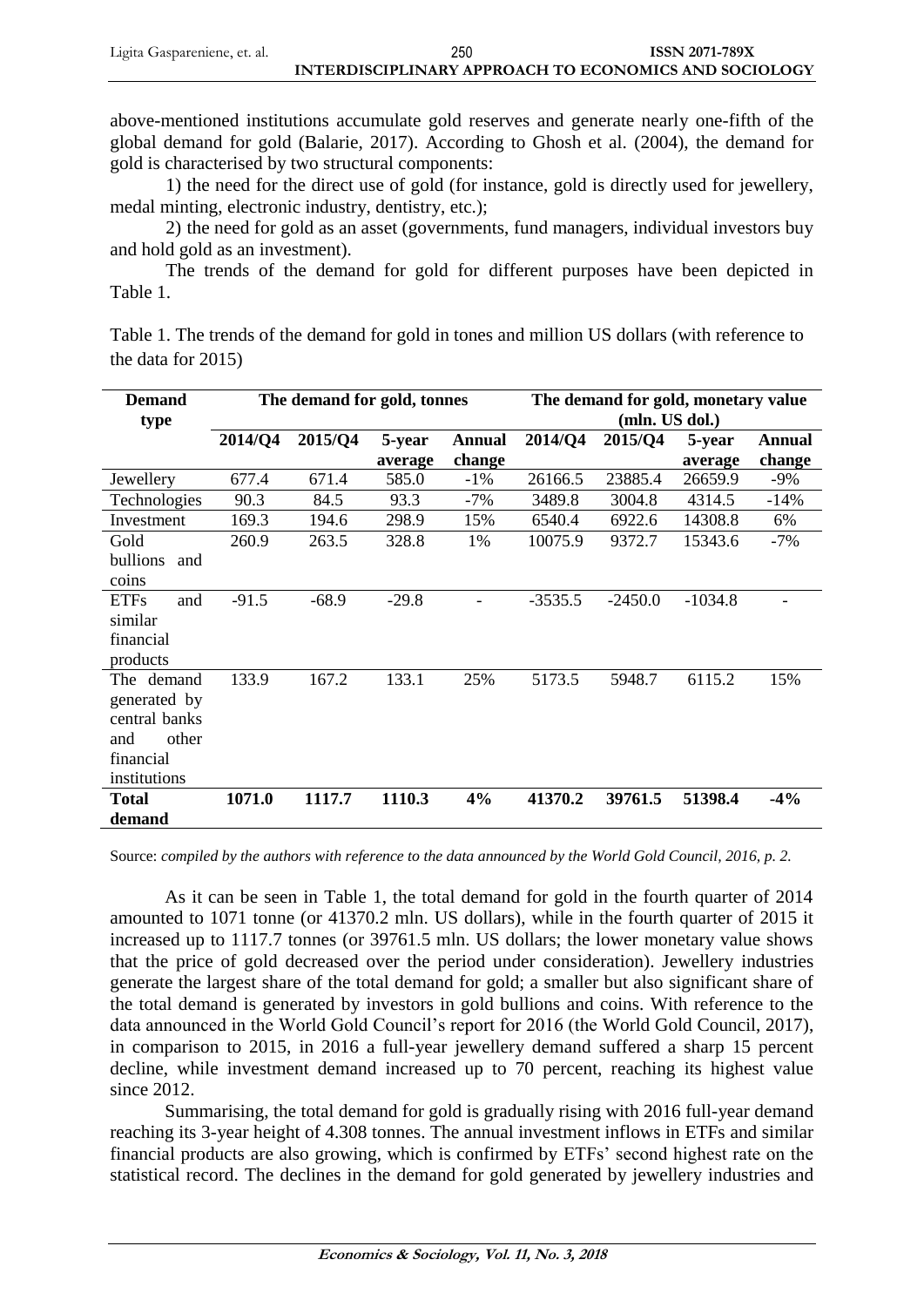central banks offset the growth in the demand for ETFs, but the annual demand for gold bullions and coins remains broadly stable.

# **2. The incentives to invest in gold and an optimal share of gold in low-, medium- and high-risk investment portfolios**

As it was noted by Balarie (2017), gold is attractive for modern investors since gold prices do not correlate to stock, bond or real estate prices. Some recent scientific studies (Barber, & Odean, 2000; Coval, & Moskowitz, 2001; Mouna, & Jarboui, 2015; Balarie, 2017) disclosed two behavioural patterns which contradict the assumptions of the classical portfolio theory:

1) modern investors fail to diversify their portfolios;

2) asset classes in investment portfolios are unreasonably interrelated.

These findings show that modern investors are inclined to form poorly diversified investment portfolios from a limited number of asset classes (Barber, Odean, 2000). Rather than following rational motives, many investors are likely to select particular asset classes that match their professional area or are close to their living place (Coval, & Moskowitz, 2001). Nevertheless, a rational and well-informed investor should diversify his/her investment portfolio regardless of the level of risk assumed (Mouna, & Jarboui, 2015; Mentel, & Brożyna, 2015).

The literature in economics and finance proposes three main motives to include gold in an investment portfolio for its diversification:

- gold may serve as a hedge against inflation (money devaluation);
- gold may serve as a hedge against exchange rate risks;
- gold may serve as a measure to reduce the overall risk of a portfolio.

The idea that gold may serve as a hedge against inflation is based on the observation that it is wise to hold physical assets (e.g., real estate, merchandise) during inflationary periods. Unlike other kinds of merchandise, gold is durable, transportable, universally acceptable and easily authenticated (Worthington, & Pahlavani, 2007). Historical evidence shows that the rise in an inflation rate causes gold prices to increase (Balarie, 2017). For instance, when in January 2006 the price of gold exceeded \$562 per ounce, the average monthly change amounted to 0.20225 percent over the period 1875-2006. It was higher than the average monthly change in the US consumer price index (the latter amounted to 0.2022 percent) over the same period (Worthington, & Pahlavani, 2007). Nevertheless, as it was noted by Aggarwal (1992), gold serves as an inflation hedge only in the long run, while its efficiency in the short and medium run is debatable. Eryiğit (2017) finds precious metals and energy to have large effect on the gold price being gold price main determinants.

The issue of exchange risk management is extremely topical nowadays, when stock return is difficult to forecast, and bond return is comparatively low. In fact, even investors who refrain from direct international investment are facing the threat that the strong correlation between the local asset value and inflation as well as between the local asset value and capital outflows may negatively affect local exchange rates. When the differences in interest rates in developing and developed economies are significant, exchange rate management costs can substantially reduce the return on investment. Historically, employment of other currencies has never been an efficient hedge again exchange rate risk. What is more, the marginal reduction in an exchange rate, which determines a substantial reduction in the potential return on investment, is not always attractive for investors. A potential solution to this situation is employment of gold. As gold is nobody's debenture, it can help investors manage foreign asset risks, especially in the countries where exchange rates are highly volatile, and interest rates are structurally high. With reference to the report of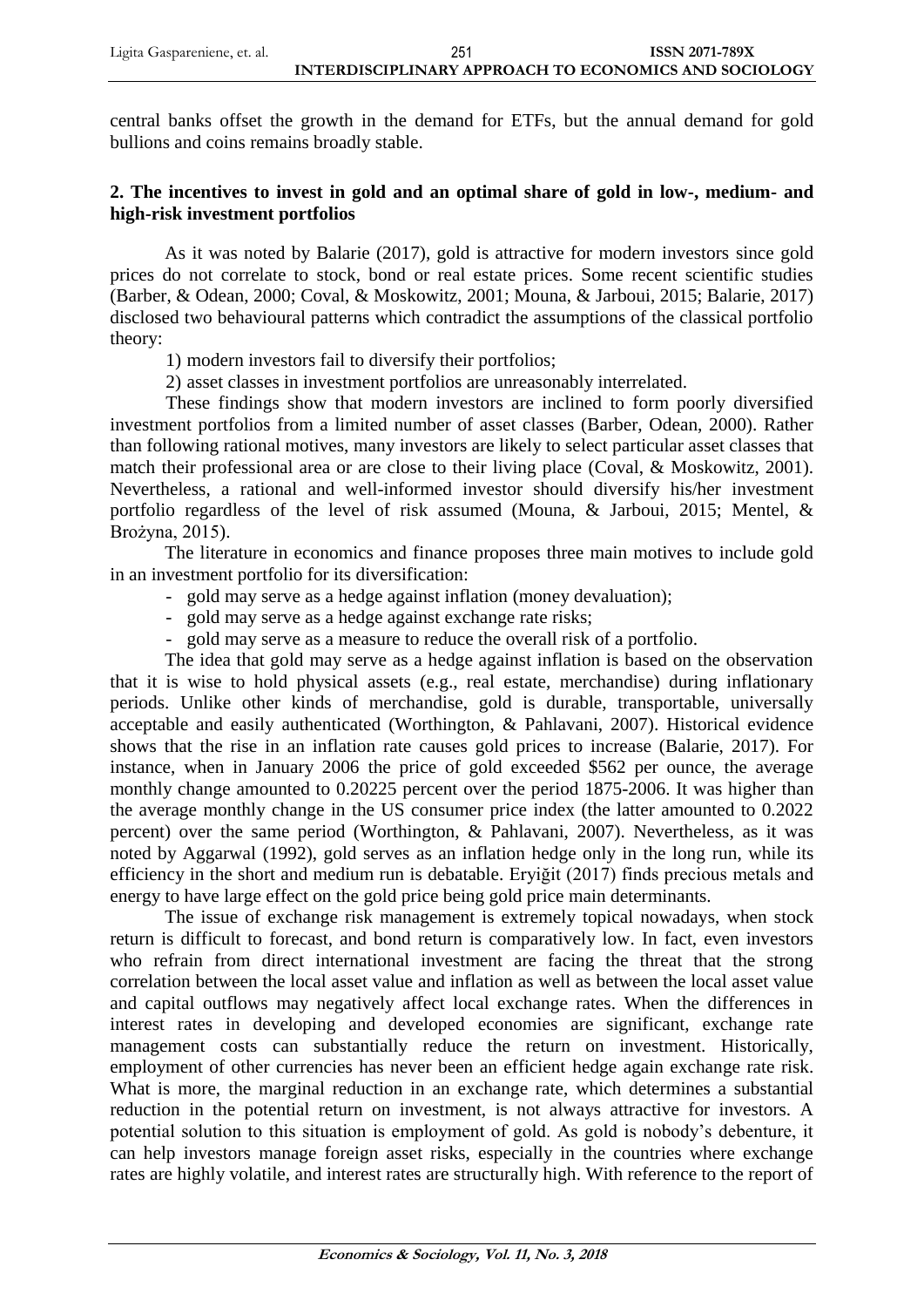the World Gold Council (2013), gold prices positively correlate to the growth pace in emerging markets, and negatively correlate to the value of the US dollar. At the same time, the cost of investment in gold remain comparatively low.

An increasing role of emerging economies in the global gold market (in particular, over the last 12 years) is another rationale to use gold as a hedge against exchange rate risks. In fact, the correlation between gold and stock prices in emerging markets is much higher than the correlation between gold and stock prices in developed markets. For instance, over the period 2001-2012, the correlation between gold and stock prices in emerging markets was equal to 0.28, while the correlation between gold and stock prices in developed markets was equal to 0.11 (The World Gold Council, 2013).

Finally, inclusion of gold in an investment portfolio should be considered for the reason that gold can serve as a hedge against the overall risk of a portfolio. Menon (2015) provides some arguments why gold can be treated as a highest-class investment:

1) the demand for gold in China, India and other emerging markets is soaring;

2) the growth in the global gold supply is limited since the world has already exploited its most efficient gold mines;

3) gold production costs are expected to rise, which should cause the price of gold to grow.

Gold price is highly interlinked with the inflation expectations driving future monetary development in an economy (Belke, 2017). According to Dar and Maitra (2017), the fact that gold retains its value during the periods of economic crises, when the value of other assets is dramatically decreasing, has been historically proven. In recent years, the values of different assets have started showing stronger correlations. The results of some scientific studies reveal that gold negatively correlates to stock (Baur, & Lucey, 2010; Baur, & McDermott, 2010 and others). Although the US financial markets were coming through a sudden decline from July 2007 to March 2009, gold prices at the same time increased by nearly 42 percent (Baur, & McDermott, 2010). Wang et al. (2016) note that extreme risks are much faster transmitted *after* a crisis than before it, and this feature is linked to the efficiency of gold as a "safe heaven". The importance of gold in global financial systems is determined by the interest in gold shown by both institutional and individual investors who treat gold as an alternative asset (Shahbaz et al., 2014). The studies focused on the links between gold and different macroeconomic and financial indicators reveal that gold can offset the fluctuations of several macroeconomic and financial indicators, in particular, general prices, stock prices, crude oil prices and exchange rates (Dar, & Maitra, 2017).

Along with the incentives to include gold in an investment portfolio, it is purposeful to research which share of gold could be considered optimal in a low-, medium- and high-risk investment portfolio. Leaning on the resampled efficiency approach, Michaud et al. (2006) estimated that gold should compose 1-2 percent of low-risk investment portfolios, and 2-4 percent of risk-balanced investment portfolios. Having research the US market, the authors (Michaud et al., 2006) found that over the last 32 years gold had been an important structural component of risk-balanced investment portfolios, but the same could not be said about highrisk investment portfolios. Leaning on the portfolio optimisation approach, Artigas (2010) found that gold could mitigate the fluctuations in a portfolio's value without sacrificing a part of expected returns. The author (Artigas, 2010) concluded that inclusion of gold not only provided a better risk-return balance, but also helped to reduce a potential loss on an investment. A special attention was drawn to the finding that gold was able to reduce the level of financial risks, i.e., the value of VaR coefficient. Artigas's (2010) study disclosed that even a relatively small share of gold (about 2.5-9 percent) in an investment portfolio might significantly increase a risk-balanced return and diminish a portfolio's value-at-risk coefficient (VaR) by 0.1-18.5 percent.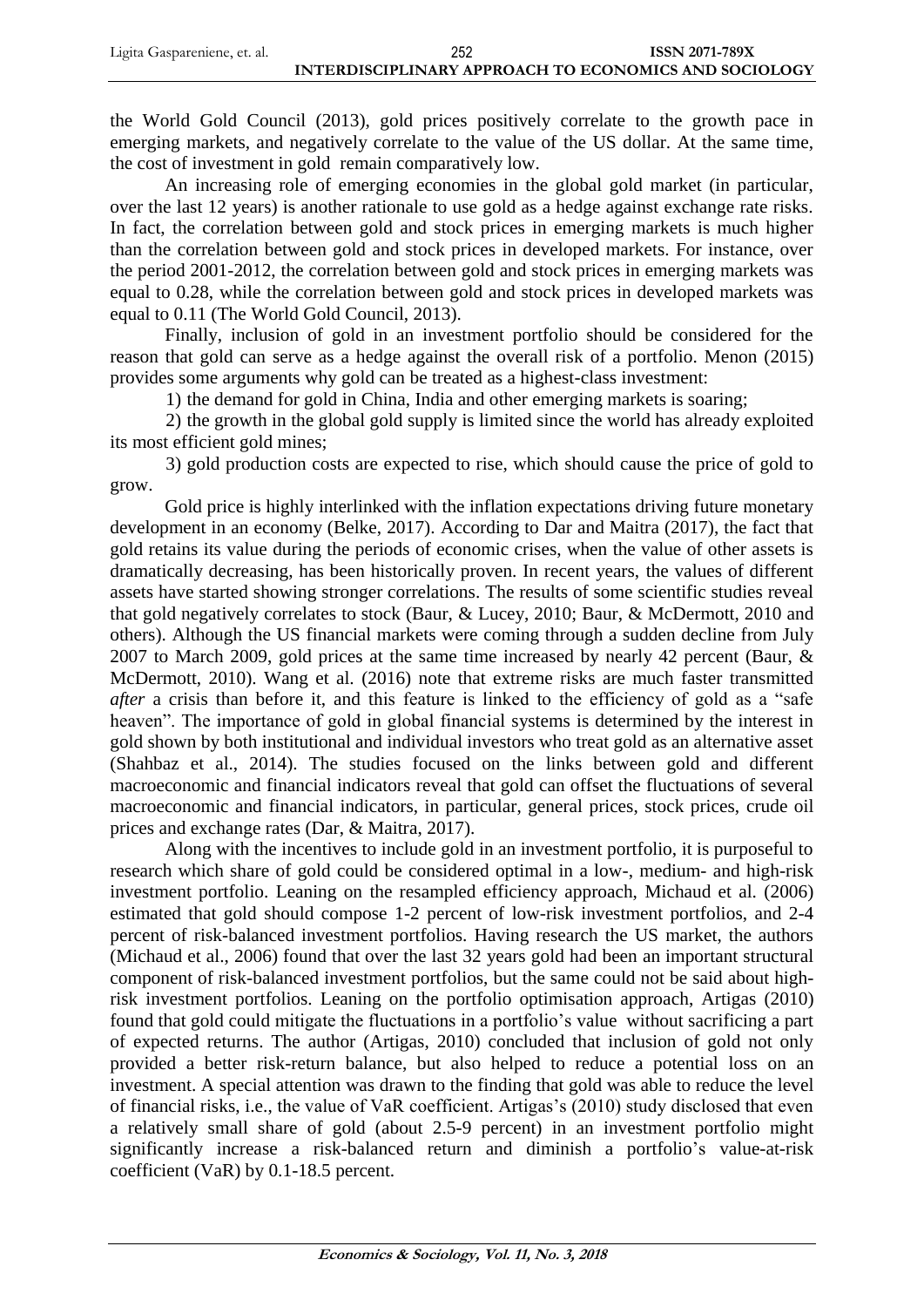| Ligita Gaspareniene, et. al. | 253                                                   | <b>ISSN 2071-789X</b> |
|------------------------------|-------------------------------------------------------|-----------------------|
|                              | INTERDISCIPLINARY APPROACH TO ECONOMICS AND SOCIOLOGY |                       |

The study carried out by Baur (2013) revealed that an optimal share of gold in an investment portfolio should amount to 0-15 percent of a portfolio's efficiency frontier. Gold should compose the maximum share (about 15 percent) of an investment portfolio if an investor pursues a target (desired) return; it should amount to 7-11.3 percent of the total structure of an investment portfolio if an investor pursues a high, but lower than a target return; finally, gold should compose about 4-7 percent of an investment portfolio if an investor pursues a comparatively low return (Baur, 2013).

It should not be overlooked that a stage of an economic cycle can also have a significant impact on the rate of return on a portfolio. With reference to the methodologies introduced by Munro and Silberman (2008), economic cycles can be divided into 4 stages – economic development, stagflation, revival and shrinking. Structural shares of gold in an optimal investment portfolio in different stages of an economic cycle have been depicted in Graph 1.





With consideration of the impact of inflation on the real return on a portfolio during the entire economic cycle, CPI+5% (consumer price index plus 5 percent) was selected as an investor's target return. The data in Graph 1 illustrate that the largest structural share (27 percent) of gold in an optimal investment portfolio is inherent to the stage of economic revival, while the smallest share of gold (about 2 percent) should be included in an optimal investment portfolio during the periods of economic stagflation. In the stage of economic shrinking, the structural share of gold in an optimal investment portfolio should be equal to the average structural share of gold in a portfolio over the entire economic cycle (i.e. it should amount to 4 percent of the total structure of a portfolio).

Summarising, although the demand for gold as an asset is traditionally linked to the attitude that gold may serve as an efficient hedge against inflation, the results of previous scientific studies proved the efficiency of this strategy only in the long run. Since gold is nobody's debenture, it can help investors manage foreign asset risks at low costs, especially in the economies where exchange rates are highly volatile, and interest rates are structurally high. Gold is also considered to be a hedge against the overall risk of a portfolio since it retains its value during the periods of economic crises when the values of other assets are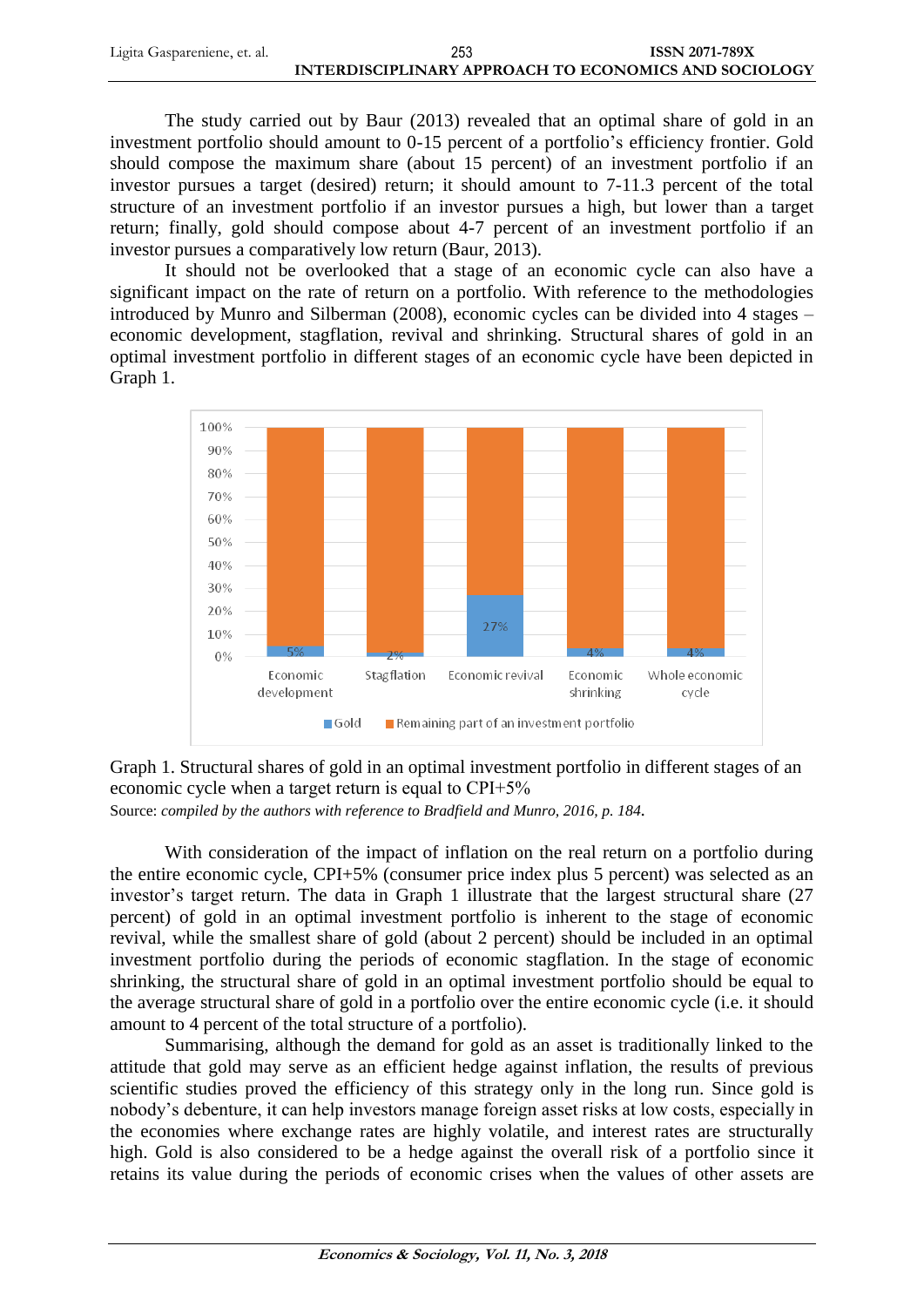| Ligita Gaspareniene, et. al. | 254                                                   | <b>ISSN 2071-789X</b> |
|------------------------------|-------------------------------------------------------|-----------------------|
|                              | INTERDISCIPLINARY APPROACH TO ECONOMICS AND SOCIOLOGY |                       |

dramatically decreasing; what is more, gold ensures diversification of investment and provides protection against so-called "tail risk", i.e., against the risk that a portfolio return may deviate from its average within the amplitude higher than three regular values of standard deviation. The negative correlation between gold and exchange rates in developed economies (apart from the US and the US dollar) creates the basis for worrying about particular weaknesses inherent to the global monetary system. Therefore, gold is employed as a measure that can protect investment from extreme changes in the global monetary system. Even if gold cannot be referred to as a perfect substitute to the currencies of developing economies, inclusion of gold in an investment portfolio allows to balance investment risks and earn higher portfolio returns. With reference to Michaud et al. (2006), gold should compose 1-2 percent of low-risk investment portfolios, and 2-4 percent of well-balanced investment portfolios. Inclusion of gold is not so important in high-risk investment portfolios since investors who assume high risks for high return are not inclined to employ any hedges because it would mean the decrease in expected returns. Over the periods of economic development, stagflation and shrinking gold should compose 4-5 percent of the total structure of an investment portfolio, while over the periods of economic revival the structural share of gold should increase to 27 percent. In general, gold may provide some financial benefits if one considers that gold's main advantage lies not in its capability to raise portfolio returns, but its ability to reduce portfolio risks.

## **3. Methodological approach**

When comparing the results of different scientific studies focused on the benefits of investment in gold, correlations of the price of gold to the prices of other assets, and estimation of the share of gold in an optimal investment portfolio, contradictions of the results can be observed. This is partly determined by employment of different research methodologies. The methodologies commonly employed for the analysis of the investment in gold can be attributed to three main categories:

1) the methodologies that allow to identify the links between gold price variations and the changes in the main macroeconomic indicators (exchange rates, interest rates, income level, political shocks, etc.) (Ariovich, 1983; Dooley et al., 1995; Sherman, 1982, 1983, 1986; Sjaastad, & Scacciallani, 1996 and others);

2) the methodologies focused on the speculations and/or rational assessment of the price of gold (Baker, & Van Tassel, 1985; Diba, & Grossman, 1984; Koutsoyiannis, 1983; Pindyck, 1993 and others);

3) the methodologies that reveal (in)efficiency of gold as a hedge against undesirable economic changes (e.g., inflation, the changes in exchange rates, the changes in stock prices, etc.) in the short and long run (Chappell, & Dowd, 1997; Kolluri, 1981; Laurent, 1994; Mahdavi, & Zhou, 1997; Moore, 1990; Ghosh et al., 2000 and others).

The comprehensive literature analysis allowed to select two methods that enabled to forecast the changes in the price of gold and identify the most significant determinants of gold price variations over the period 1968-2015.

Time series analysis refers to the analysis of the data series extracted from various databases (e.g., trading economics). In this research, employment of the paid data ensured obtainment of the sufficiently long time data series. The model of time data series comprised the following stages:

1. Recognition, i.e., preliminary selection of the model for the analysis. In this stage, the initial data graph was presented, the nature of the trend was identified, and the effect of seasonality (if any) was established.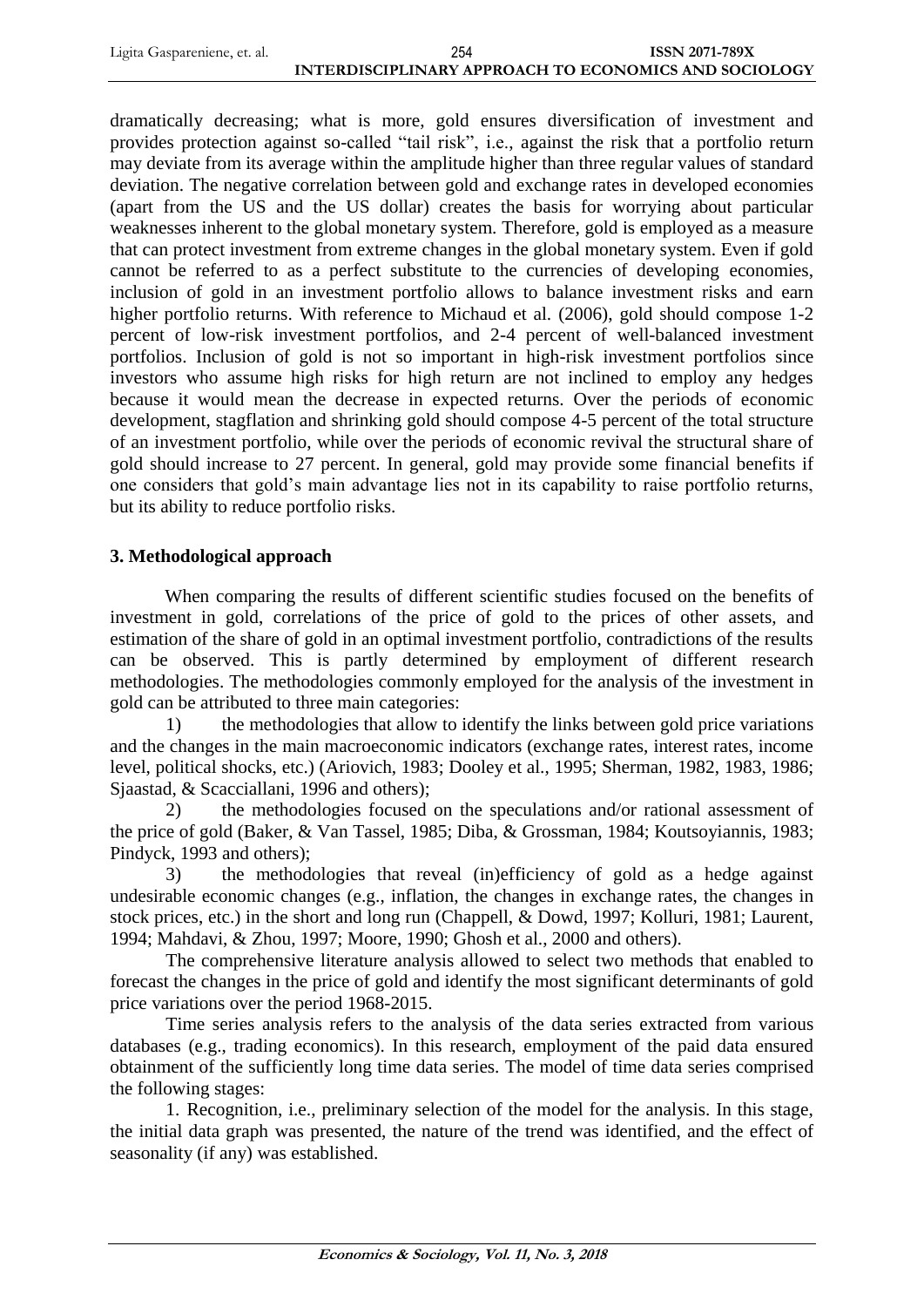| Ligita Gaspareniene, et. al. | 255                                                   | <b>ISSN 2071-789X</b> |
|------------------------------|-------------------------------------------------------|-----------------------|
|                              | INTERDISCIPLINARY APPROACH TO ECONOMICS AND SOCIOLOGY |                       |

2. Interim evaluation, i.e., setting of the model parameters. If the selected parameters failed to describe time series with appropriate accuracy, the research was returned to the stage of recognition.

3. Final evaluation, i.e., assessment of applicability of the model by particular criteria. The method of time data series allowed to:

- develop the structure of ARMA/ARIMA forecasting model;
- ensure stationary;
- assess the parameters of the selected model;
- verify applicability of the model;
- create forecasts by employing adequate models.

ARMA/ARIMA forecasting models are popular for their flexibility. They are based on employment of historical information. ARMA/ARIMA forecasting models comprise an autoregressive (AR) process, a moving average (MA) process and an integration (I) process. The autoregressive process explains time series observations with consideration of historical observations. The autoregressive equation, which describes the value of variable  $y_t$ , is expressed as follows:

$$
Yt = a_1 Y_{t 1} + a_2 Y_{t 2} \cdots + a_p Y_{t p} + \cdots,
$$
\n<sup>(1)</sup>

where:

*y*<sup>t</sup> – time series observations;

 $a_1$ ; : : : ;  $a_p$  – parameters of the autoregressive model describing the dependence of each time series value on its historical values;

*"<sup>t</sup>* – random error;

*p* – sequence of the autoregressive process.

The equation of the moving average process describing value  $y_t$  is expressed as follows:

$$
Yt = \frac{W_t}{t} + b_{1t}^H \frac{1}{t} + b_{2t}^H \frac{1}{2} \dots + b_{qt}^H \frac{1}{q}t
$$
 (2)

Stationary process  $Y_t$  is referred to as ARMA (p, q) if it satisfies the equation:

$$
Yt = a_1 Y_{t 1} + \dots + a_p Y_{t p} +'' t + b_1''_t + \dots + b_q''_{t q}, \tag{3}
$$

ARIMA (the AutoRegressive Integrated Moving Average) is an autoregressive integral method of moving averages, which is often employed for time series analysis. It combines the methods of autoregression, differentiation and moving averages. All structural components in this model are based on the concept of random noise (inexplicable dispersal) which distorts the systemic component of a time series. The structural components also react to the mode of the noise. The most general ARIMA model covers all three structural parts, and can be expressed as ARIMA  $(p, d, q)$ , where p stands for an autoregression series,  $d$  – for a differentiation series, and  $q$  – for a number of moving averages.

Construction of autoregressive time series models requires the series to be stationary. In case the requirement of stationarity is not satisfied, different methods of transformation are employed. Differentiation is one of the main methods of transformation. While diversifying any time series in this research, the changes in its informational values were identified, and the series was transformed into a stationary form:

$$
Yt(1-a1L-a2L2-...-apLp) = \varepsilon t,\tag{4}
$$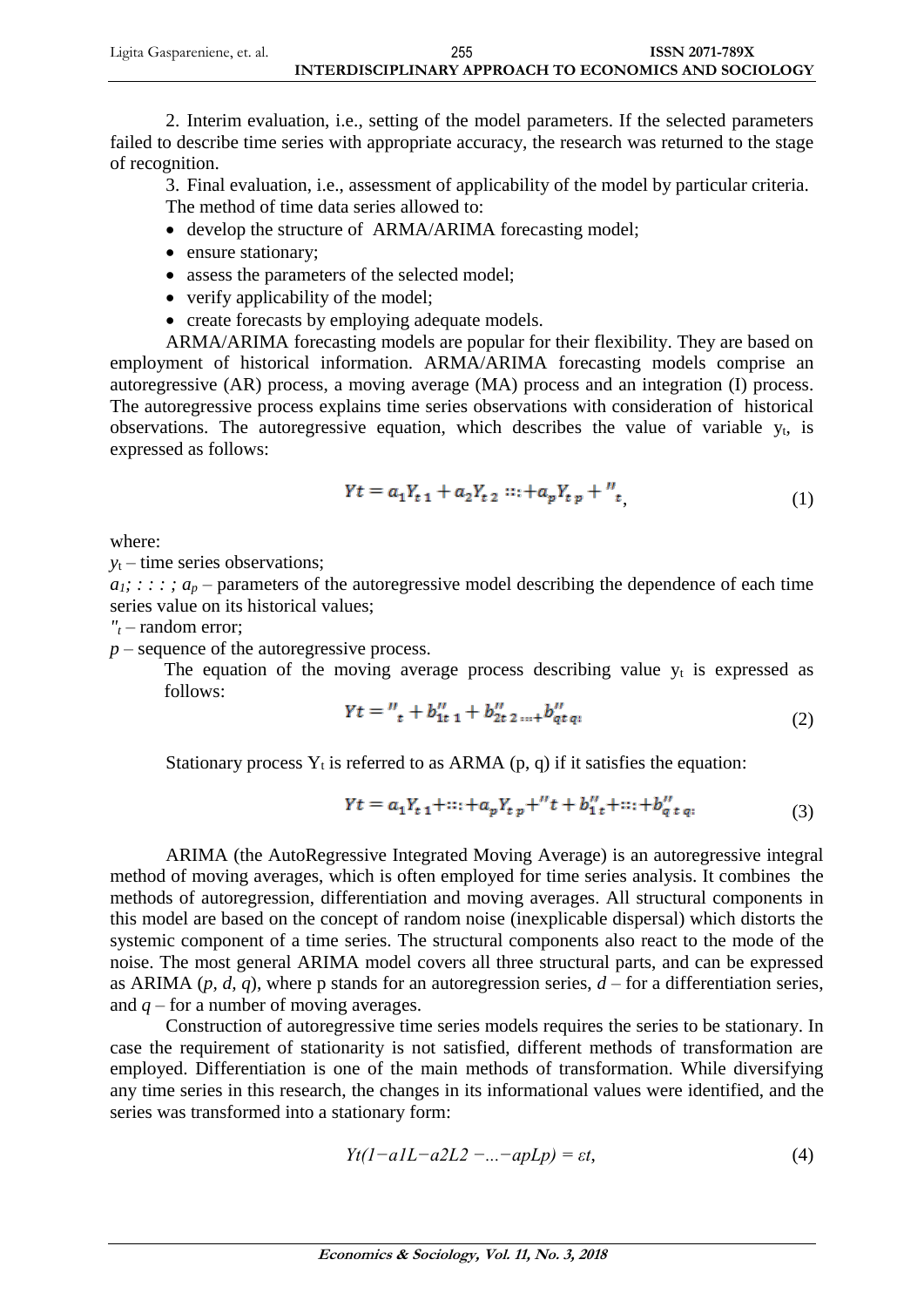Variable L in equation (4) stands for a lag operator. The feature of a lag operator is expressed as  $LiYt = Y_{t-i}$ .

For verification of the stationarity of a time series and development of a differentiation series, the extensive Dickey-Fuller (ADF) test was employed. The hypotheses H0 and H1 were verified:  $H0 -$  the process is not stationary;  $H1 -$  the process is stationary. For verification of hypothesis H0, the observed probabilities of significance (*p*) were employed. Almost all statistical software packages were able to estimate these values. H0 was accepted if  $p \geq 0$ ; otherwise, H1 was accepted. Any non-stationary time series was transformed into a stationary series by employing the procedure of diversification:

$$
\delta y t = y t - y t - l,\tag{5}
$$

If the differences in the first differentiation series were non-stationary, differentiation of the second series was employed, and so forth. The preliminary parameters of ARMA/ARIMA model were selected by analysing ACF and PACF graphs. In MA(*q*) process, the serial number at which ACF values still significantly varied from zero were selected. In AR(p) process, the serial number at which PACF values still significantly varied from zero were selected. After selection of the preliminary model parameter values p, d and q, the adequacy of these values was verified. The final choice of the model was assessed by AIC (Akaike) criterion which was estimated by the formula:

$$
AIC = -2logL + 2k,\tag{6}
$$

where:

 $k$  – the number of the parameters in the model;

*L* – Gauss-type probability function.

Applicability of the model developed for gold price forecast was verified by employing the following forecast accuracy measures:

MAE – medium absolute error;

MAPE – medium absolute percentage error.

Further in the research, the gold price trends were analysed by applying ARMA/ARIMA model. All the calculations were performed with R software. ARMA/ARIMA models were found to be suitable and applicable only for detection of slight data fluctuations in the short run. At the same time, the sudden changes in the data were difficult to capture.

# **4. The results of the empirical research: gold price forecast and gold price determinants**

The forecast of the gold price future trends was started from the analysis of the primary data for the period December 1968 – December 2015 (see Graph 2).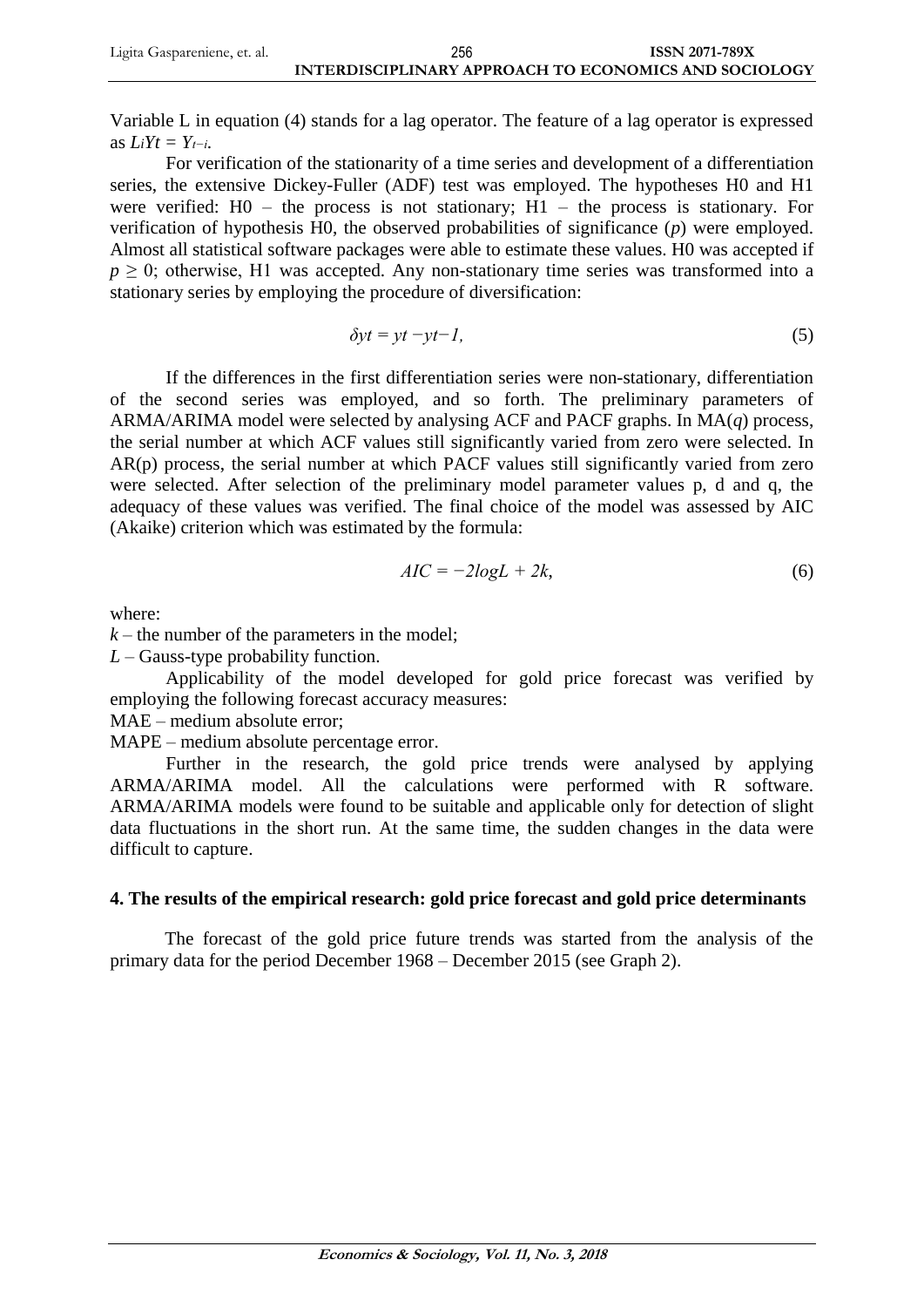Forecasts from ARIMA(0,1,1) with drift



Graph 2. Primary statistical data on the prices of gold for the period 1968-2015 Source: *compiled by the authors*

As in this research we wanted to verify the accuracy of the model and check its applicability for forecasting of the gold price future trends, first of all, we verified the accuracy of the forecast for the period 1968-2015 (see Graph 3).



Graph 3. The continuous data on the price of gold till 2015 Source: *compiled by the authors*

The year 2015 was selected to obtain the data for identification of the errors in the values under consideration (see Graph 4):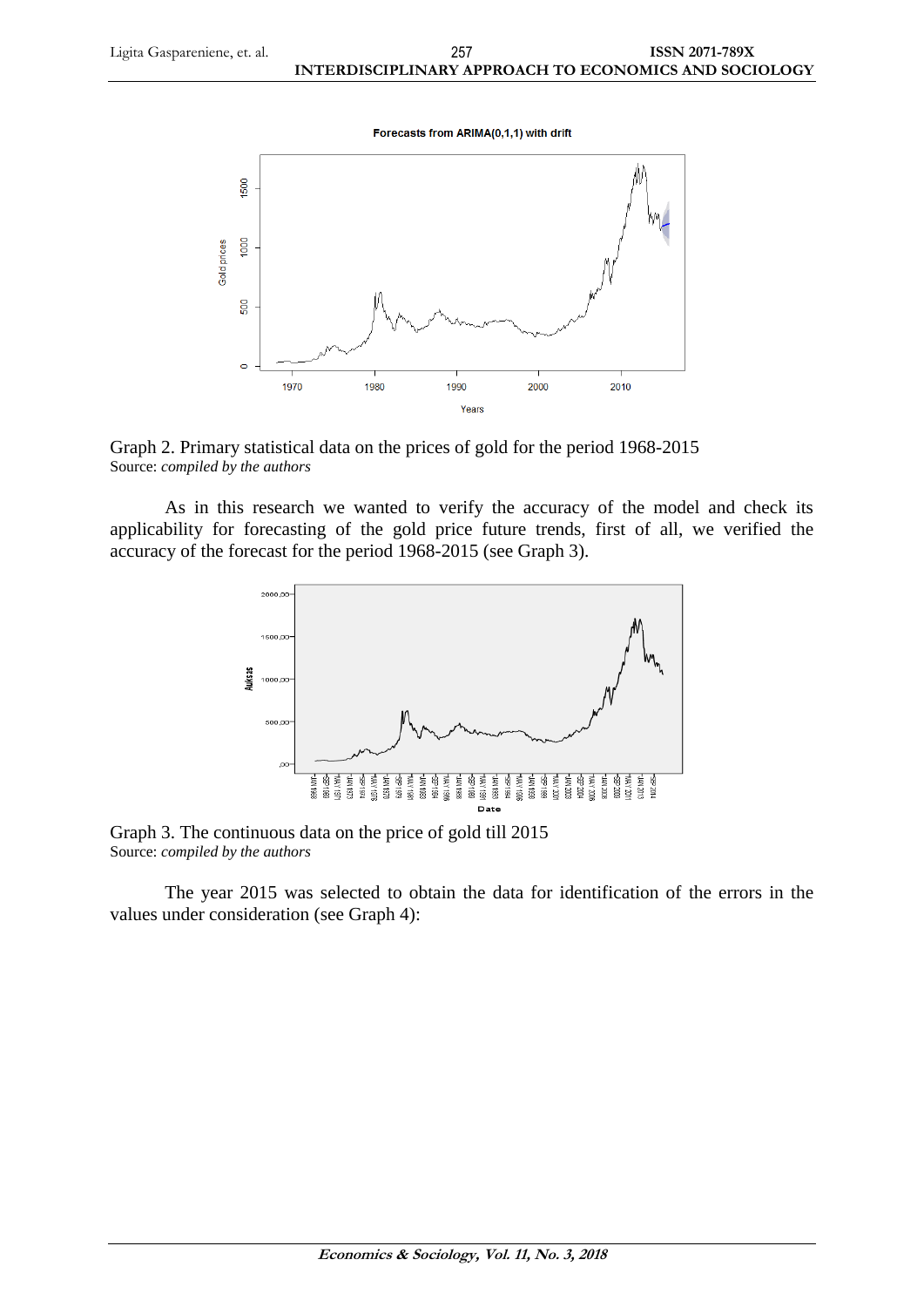

Graph 4. The dynamics of the price of gold in 2016 Source: *compiled by the authors*

The results of the research show that the primary data are not stationary. The initial data graph obviously shows that the average price of gold is changing. This trend can be explained as a result of the sensitivity of other investment instruments to the fluctuations of the price of gold. Nevertheless, the investment in gold stock is considered to be the riskiest since the prices of gold stock rise and fall faster than the price of gold. The investment in gold funds and mutual funds is usually considered more effective than the investment in any physical form of gold because investors do not face the problems of gold storage.

Further in the research, by employing ADF (the Augmented Dickey-Fuller test), we verified the hypothesis that the data were non-stationary. The hypothesis on the data nonstationarity was confirmed. For the development of a stationary time series, the process of differentiation was employed:

#### *Ydt = Yt −Yt−1*

After differentiation of the first series, we obtained a stationary time series with the data fluctuating around the same value  $-0$  (see Graph 5).



Graph 5. A time series Source: compiled by the authors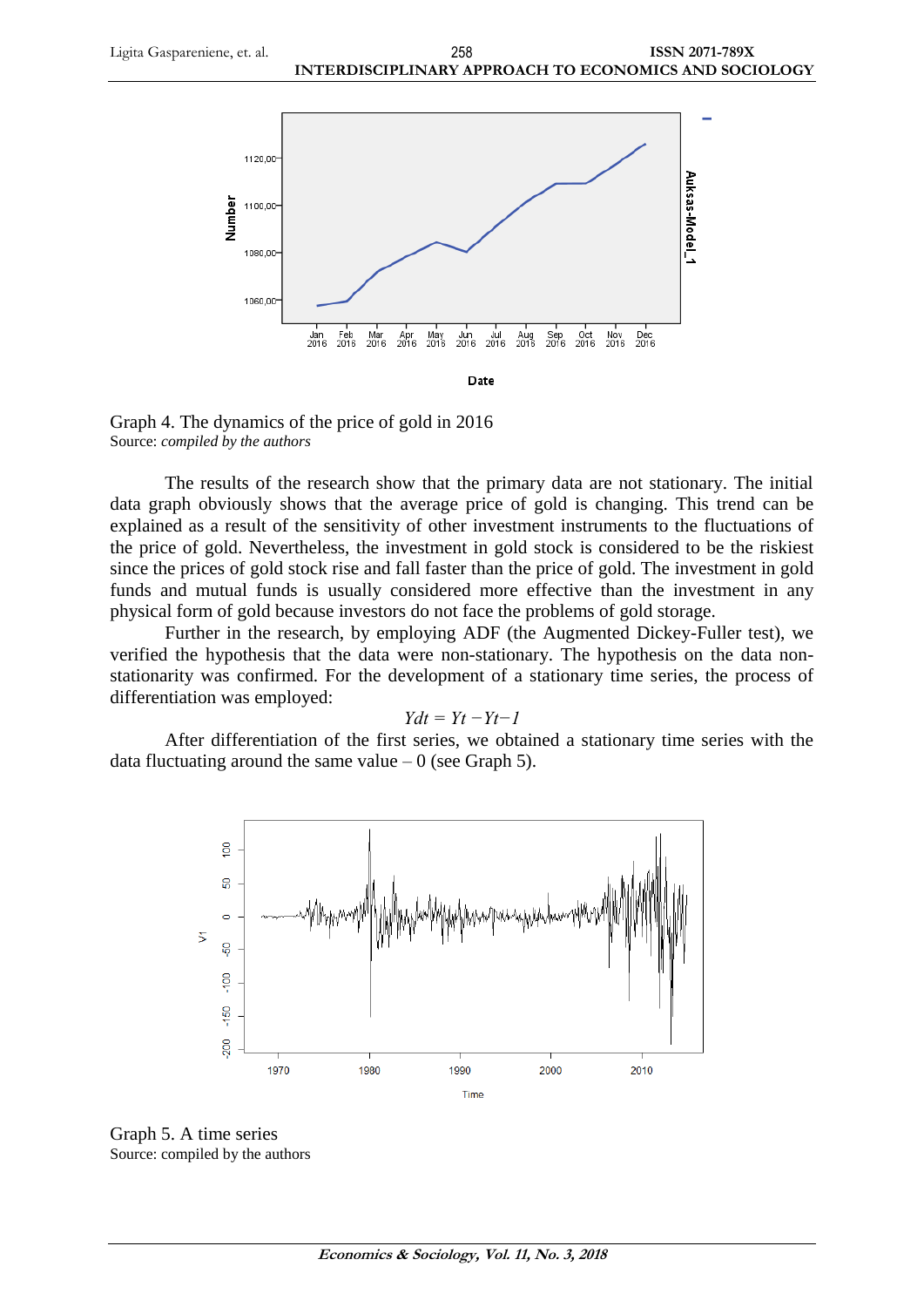| Ligita Gaspareniene, et. al. | 259                                                   | <b>ISSN 2071-789X</b> |
|------------------------------|-------------------------------------------------------|-----------------------|
|                              | INTERDISCIPLINARY APPROACH TO ECONOMICS AND SOCIOLOGY |                       |

The Dickey-Fuller test, repeatedly applied for verification of the hypothesis about data non-stationarity, allowed to decline this hypothesis. Differentiation of the first series was sufficient to obtain a stationary time series. At the same time, it was established that  $d = 1$ , and it would definitely be included in the model. For estimation of the other parametrical values (*p* and *q*), the graphs of autocorrelation (ACF) and partial autocorrelation (PACF) functions were analysed. In graph ACF, the initial distinguishing values were attributed to parameter *q*, while in graph PACF, the initial distinguishing values were attributed to parameter p.

Next, the models ARIMA (p,d,q) with different parametrical values were compared. For further research, two models with lowest values of AIC (Akaike) criterion, i.e., ARIMA  $(0,1,1)$  with drift and ARIMA  $(1,1,1)$ , were selected. Verification of the models covered examination of their adequacy and compliance with the requirements for autoregressive models. Gold price forecasts for 2015 from ARIMA (0,1,1) with drift have been depicted in Graph 6.





Graph 6. Gold price forecasts for 2015 from ARIMA (0,1,1) with drift Source: compiled by the authors

The results of the research show that ARIMA's (0,1,1) with drift MAPE indicator, estimated for the continuous data of 2015, amounts to 6.14 percent, i.e., it does not exceed 4 percent.

The results of ARIMA's (1,1,1) adequacy verification have been presented in Appendix 4. ARIMA's (1,1,1) MAPE indicator, estimated for the continuous data of 2015, amounts to 3.93 percent, i.e., it does not exceed 4 percent. Hence, ARIMA (1,1,1) is more suitable for short-term gold price forecasting than ARIMA (0,1,1) with drift.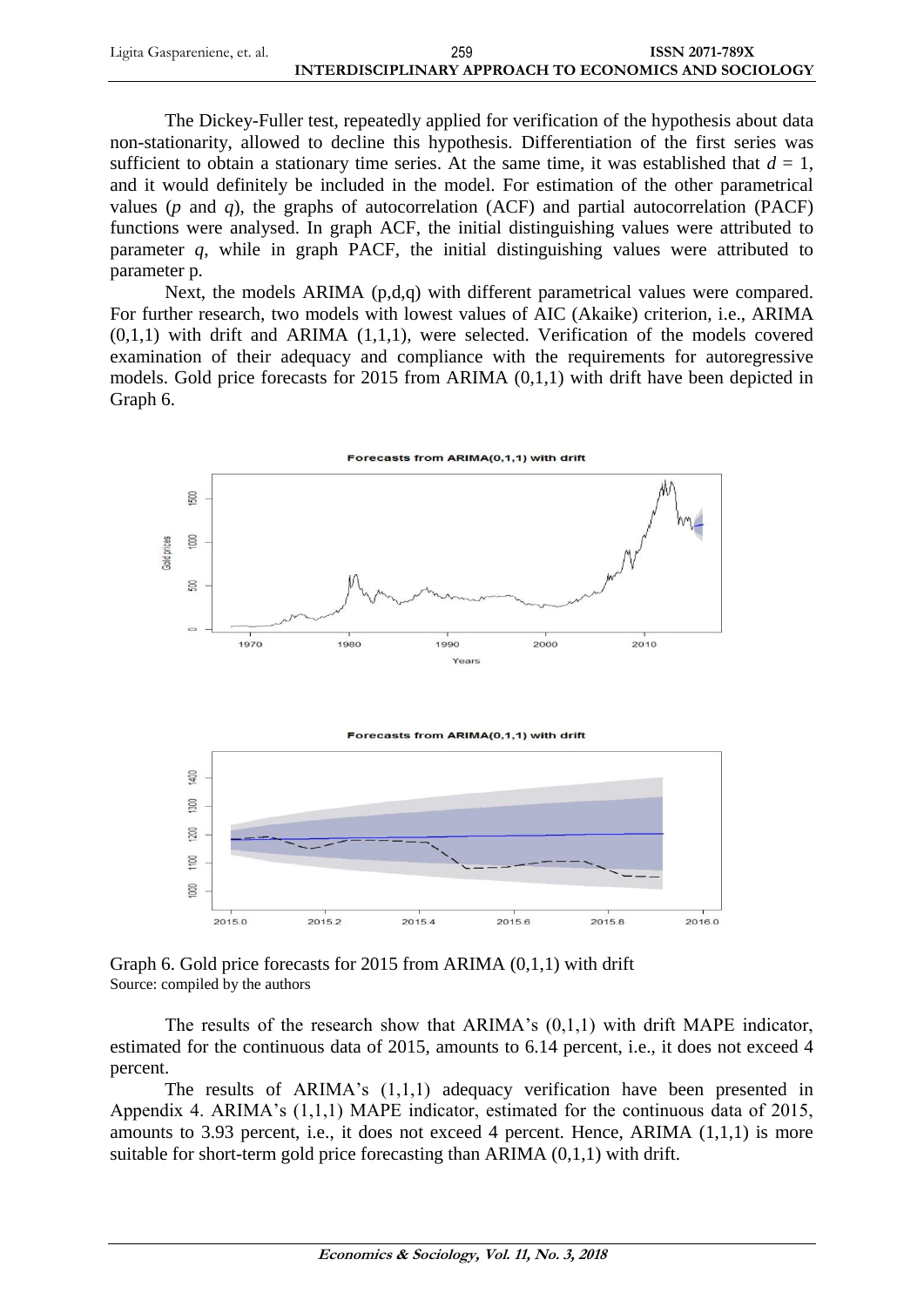| Ligita Gaspareniene, et. al. | 260                                                   | <b>ISSN 2071-789X</b> |
|------------------------------|-------------------------------------------------------|-----------------------|
|                              | INTERDISCIPLINARY APPROACH TO ECONOMICS AND SOCIOLOGY |                       |

For more accurate forecasts, it would be purposeful to include a larger number of variables, to conduct more comprehensive mathematical calculations and to employ a wider variety of multiple regression models, which would allow to identify closer correlations between particular determinants and the price of gold. The analysis of scientific literature has revealed that the price of gold is affected by the fluctuations in the price of silver, the price of platinum, inflation rates, etc. The results of the empirical analysis lead to the conclusion that the model ARIMA (1,1,1) can be treated as suitable for forecasting of the gold price future trends. This study examines the changes in the price of gold over the period January 1968 to December 2015, inclusive. The initial data on the prices of gold over the period under consideration were analysed and used for the gold price forecast.

# **Conclusion**

1. Although the demand for gold as an asset is traditionally linked to the attitude that gold may serve as an efficient hedge against inflation, the results of previous scientific studies proved the efficiency of this strategy only in the long run. As gold is nobody's debenture, it can help investors manage foreign asset risks at low costs, especially in the economies where exchange rates are highly volatile, and interest rates are structurally high. Gold is also considered as a hedge against the overall risk of a portfolio since it retains its value during the periods of economic crises when the value of other assets is dramatically decreasing; what is more, gold ensures diversification of investment and provides protection against so-called "tail risk", i.e. against the risk that portfolio returns may deviate from their average within the amplitude higher than three regular values of standard deviation.

2. When comparing the results of different scientific studies focused on the benefits of investment in gold, identification of the links between gold price and other asset price variations, and estimation of the share of gold in an optimal investment portfolio, contradictions of the results can be observed. This is partly determined by employment of different methodologies, which calls for development of a method suitable for forecasting of the gold price future trends. The comprehensive analysis of scientific literature allowed to select two methods that could help forecast gold price fluctuations and identify the most significant determinants of the changes in the price of gold. These methods include time series analysis and ARMA/ARIMA forecasting models. ARMA/ARIMA forecasting models are popular for their flexibility. ARMA/ARIMA models comprise an autoregressive (AR) process, a moving average (MA) process and an integration (I) process which are based on employment of historical information. In order to conduct a consistent study and obtain accurate and applicable results, the statistical data for the period 1968-2015 was employed for this research.

3. The autoregressive process explains time series observations with consideration of historical observations. ARIMA's (1,1,1) MAPE indicator, estimated for the continuous data of 2015, is equal to 3.93 percent, i.e. it does not exceed 4 percent and is lower than the same indicator estimated for ARIMA  $(0,1,1)$  with drift, which proposes that ARIMA  $(1,1,1)$  can be treated as a model suitable for forecasting of the gold price future trends. Nevertheless, it should be noted that ARMA/ARIMA models are suitable only for identification of comparatively insignificant data fluctuations in the short run, while sudden data fluctuations are hard to detect. This feature inevitably reduces the efficiency of the models. For more accurate forecasts, it would be purposeful to include a larger number of variables, to conduct more comprehensive mathematical calculations and to employ a wider variety of multiple regression models, which would allow to identify closer correlations between particular determinants and gold price fluctuations.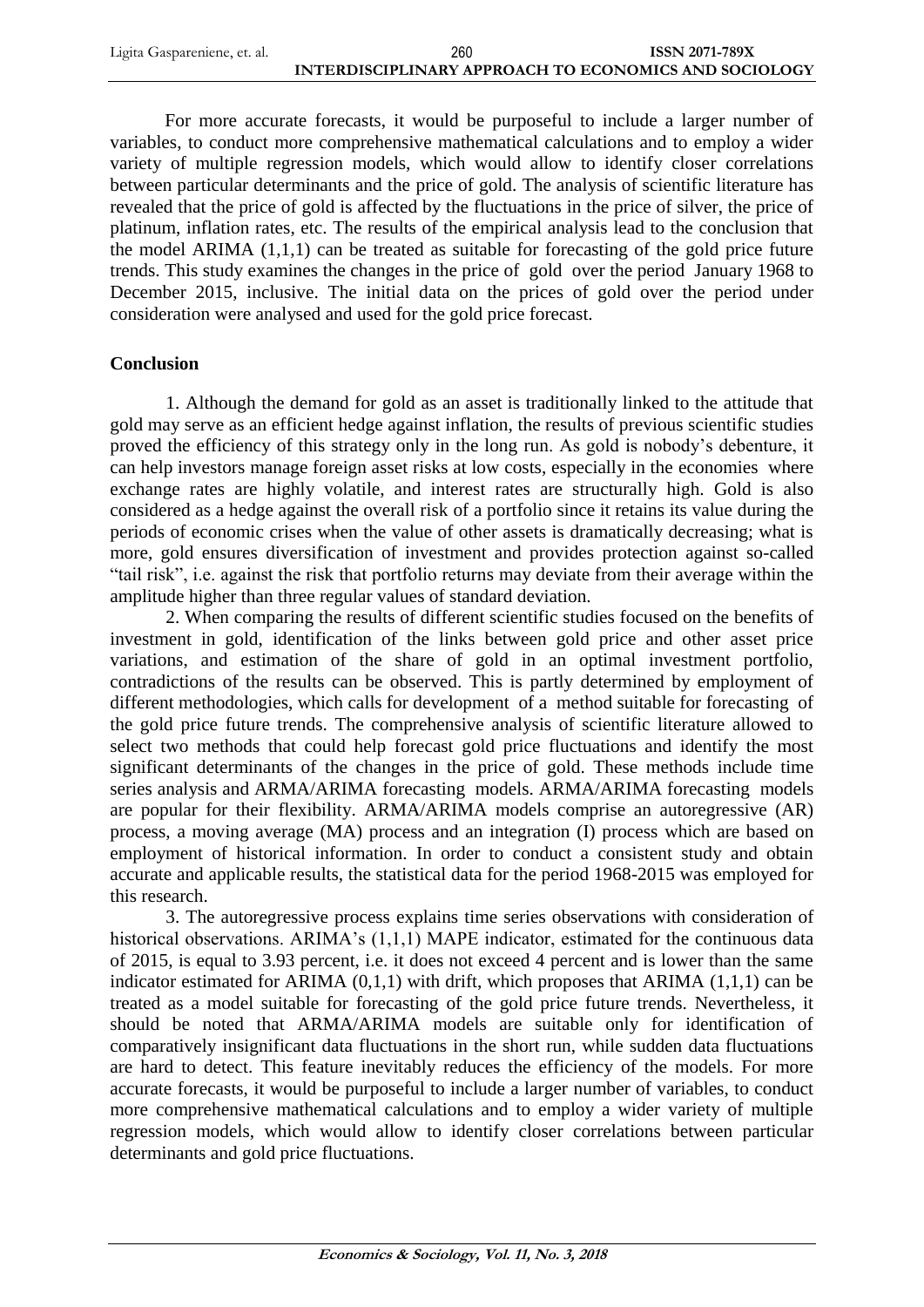| Ligita Gaspareniene, et. al. | 261                                                   | <b>ISSN 2071-789X</b> |
|------------------------------|-------------------------------------------------------|-----------------------|
|                              | INTERDISCIPLINARY APPROACH TO ECONOMICS AND SOCIOLOGY |                       |

4. The limitations of this empirical research are linked to the lack of a long dynamic line for gold, silver and platinum prices, money supply and other variables (for the period 1968-2015). The study could have considered various factors determining the price of gold, but due to the gaps in time lags, we eliminated them from our calculations. Further research could address the impact of American, Chinese and European monetary policy measures on the fluctuations of the price of gold.

# **References**

- Adrangi, B., Chatrath, A., & Christie, D. R. (2000). Price discovery in strategically-linked markets: the case of the gold-silver spread. *Applied Financial Economics*, *10*, 227-234.
- Aggarwal, R. (1992). Gold Markets. In P. Newman, M. Milgate, & J. Eatwell (Eds.), *The New Palgrave Dictionary of Money and Finance* (2nd ed., pp. 257-258). Basingstoke: Macmillan.
- Ariovich, G. (1983). The impact of political tension on the price of gold. *Journal for Studies in Economics and Econometrics*, *16*, 17-37.
- Artigas, J. C. (2010). *Rediscovering gold as an asset class. Journal of Indexes.* Retrieved from http://www.etf.com/publications/journalofindexes/joi-articles/8239 rediscoveringgold-as-an-asset-class.html
- Baker, S. A., & Van Tassel, R. C. (1985). Forecasting the price of gold: a fundamentalist approach. *Atlantic Economic Journal*, *13*, 43-51.
- Balarie, E. (2017). *Gold as a diversifying investment.* Retrieved from: <http://www.investopedia.com/articles/basics/08/invest-in-gold.asp#ixzz4muhvTqIF>
- Barber, B., & Odean, T. (2000). Trading is hazardous to your wealth: the common stock investment performance of individual investors. *Journal of Finance*, *55*(55), 773-806.
- Baur, D. G. (2013). *Gold – fundamental drivers and asset allocation.* Retrieved from https://www.tdr.wiwi.uni-due.de/fileadmin/fileupload/VWL-WIPO/WiWi-Kolloquium/Baur\_Paper.pdf
- Baur, D. G., & Lucey, B. M. (2010). Is gold a hedge or a safe haven? An analysis of stocks, bonds, and gold. *The Financial Review*, *45*(2), 217-229.
- Baur, D. G., & McDermott, T. K. (2010). Is gold a safe haven? International evidence. *Journal of Banking & Finance*, *34*(8), 1886-1898.
- Belke, A. (2016). Global liquidity and strategies of exit from unconventional monetary policies, Economic Research-Ekonomska Istraživanja, *29*(1), 286-313, DOI: 10.1080/1331677X.2016.1168039
- Bradfield, D., & Munro, B. (2016). The role of gold bullion in South African balanced portfolios. *South African Journal of Accounting Research*, *30*(2), 172-186. https://doi.org/10.1080/10291954.2015.1105546
- Brycki, C. (2015). *Comment: what's the point of gold in an investment portfolio?* Retrieved from [http://www.sbs.com.au/news/article/2015/11/11/comment-whats-point-gold](http://www.sbs.com.au/news/article/2015/11/11/comment-whats-point-gold-investment-portfolio)[investment-portfolio](http://www.sbs.com.au/news/article/2015/11/11/comment-whats-point-gold-investment-portfolio)
- Bundrik, H. M. (2016). *How to include gold in your investment portfolio.* Retrieved from <http://budgeting.thenest.com/include-gold-investment-portfolio-30434.html>
- Chappell, D., & Dowd, K. (1997). A simple model of the gold standard. *Journal of Money, Credit and Banking*, *29*, 94-105.
- Ciobanu, A., & Androniceanu, A. (2018). Integrated human resources activities the solution for performance improvement in Romanian public sector institutions. *Management Research and Practice*, *10*(3), September, 60-79.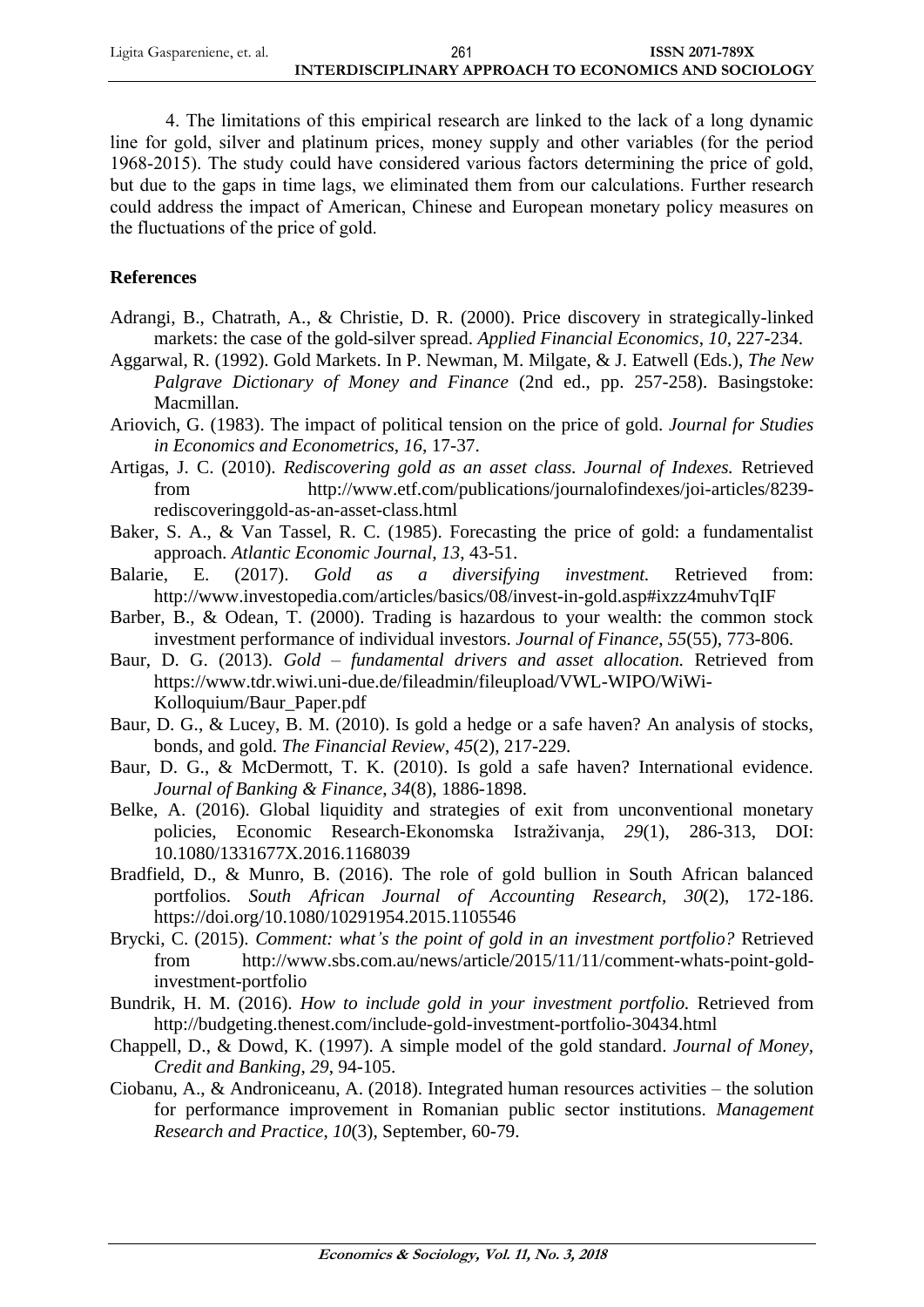- Conover, C. M., Jensen, G. R., Johnson, R. R., & Mercer, J. M. (2009). Can precious metals make your portfolio shine? *The Journal of Investing*, *18*(1), 75-86. [http://dx.doi.org/10.3905/JOI.](http://dx.doi.org/10.3905/JOI)
- Čulková, K., Csikósová, A., & Janošková, M. (2015). Development of risk payment index in Slovakia comparing with chosen EU countries. *Polish Journal of Management Studies*, *12*(1), 37-47.
- Coval, J. D., & Moskowitz, T. J. (2001). The geography of investment: informed trading and asset prices. *Journal of Political Economy, 109*(4), 811-841.
- Dar, A. B., & Maitra, D. (2017). Is gold a weak or strong hedge and safe haven against stocks? Robust evidences from three major gold-consuming countries. *Applied Economics, 49*(53), 5491-5503. https://doi.org/10.1080/00036846.2017.1310998.
- Davidson, S., Faff, R., & Hillier, D. (2003). Gold factor exposures in international asset pricing. Journal of International Financial Markets. *Institutions and Money*, *13*, 271- 289. [http://dx.doi.org/10.1016/S1042-4431\(02\)00048-3.](http://dx.doi.org/10.1016/S1042-4431(02)00048-3)
- Diba, B., & Grossman, H. (1984). *Rational bubbles in the price of gold.* NBER Working Paper No. 1300. Cambridge, MA: National Bureau of Economic Research.
- Dooley, M. P., Isard, P., & Taylor, M. P. (1995). Exchange rates, country-specific shocks and gold. *Applied Financial Economics*, *5*, 121-129.
- Ghosh, D., Levin, E. J., MacMillan, P., & Wright, R. E. (2004). Gold as an inflation hedge? *Studies in Economics and Finance, 22*(1), 1-25.<http://dx.doi.org/10.1108/eb043380>
- Ghosh, D., Levin, E. J., Macmillan, P., & Wright, R. E. (2000). *Gold as an inflation hedge?*  Retrieved from<https://www.st-andrews.ac.uk/~wwwecon/papers/dp0021x.pdf>
- Giannarakis, G., Partalidou, X, Zafeiriou, & Sariannidis, N. (2016). An analysis of United States on Dow Jones Sustainability Index. *Investment Management and Financial Innovations*, *13*(3-2), 353-361. doi:10.21511/imfi.13(3-2).2016.07
- Eryiğit, M. (2017). Short-term and long-term relationships between gold prices and precious metal (palladium, silver and platinum) and energy (crude oil and gasoline) prices, Economic Research-Ekonomska Istraživanja, *30*(1), 499-510, DOI: 10.1080/1331677X.2017.1305778.
- Ibrahim, M. H. (2012). Financial market risk and gold investment in an emerging market: the case of Malaysia. *International Journal of Islamic and Middle Eastern Finance and Management*, *5*(1), 25-34. [https://doi.org/10.1108/17538391211216802.](https://doi.org/10.1108/17538391211216802)
- Jaffe, J. (1989). Gold and gold stocks as investments for institutional portfolios. *Financial Analysts Journal*, *45*, 53-59.
- Jurevičienė, D. & Jakanovytė, A. (2015). Alternative investments: valuation of wine as a means for portfolio diversification. *Business: Theory and Management*, *16*(1), 84-93. https://doi.org[/10.3846/btp.2015.606](http://dx.doi.org/10.3846/btp.2015.606).
- Kolluri, B. R. (1981). Gold as a hedge against inflation: an empirical investigation. *Quarterly Review of Economics and Business*, *21*, 13-24.
- Koutsoyiannis, A. (1983). A short-run pricing model for a speculative asset, tested with data from the gold bullion market. *Applied Economics, 15*, 563-581.
- Laurent, R. D. (1994). Is there a role for gold in monetary policy? *Economic Perspectives*, *18*, 2-14.
- Liu, S. M., & Chou, C. H. (2003). Parities and spread trading in gold and silver markets: a fractional cointegration analysis. *Applied Financial Economics*, *13*, 879-891.
- Lucey, B. M., & Tully, E. (2006a). Seasonality, risk and return in daily COMEX gold and silver data 1982-2002. *Applied Financial Economics*, *16*, 319-333.
- Lucey, B. M., & Tully, E. (2006b). The evolving relationship between gold and silver 1978- 2002: evidence from a dynamic cointegration analysis – a note. *Applied Financial Economics Letters*, *2*, 47-53.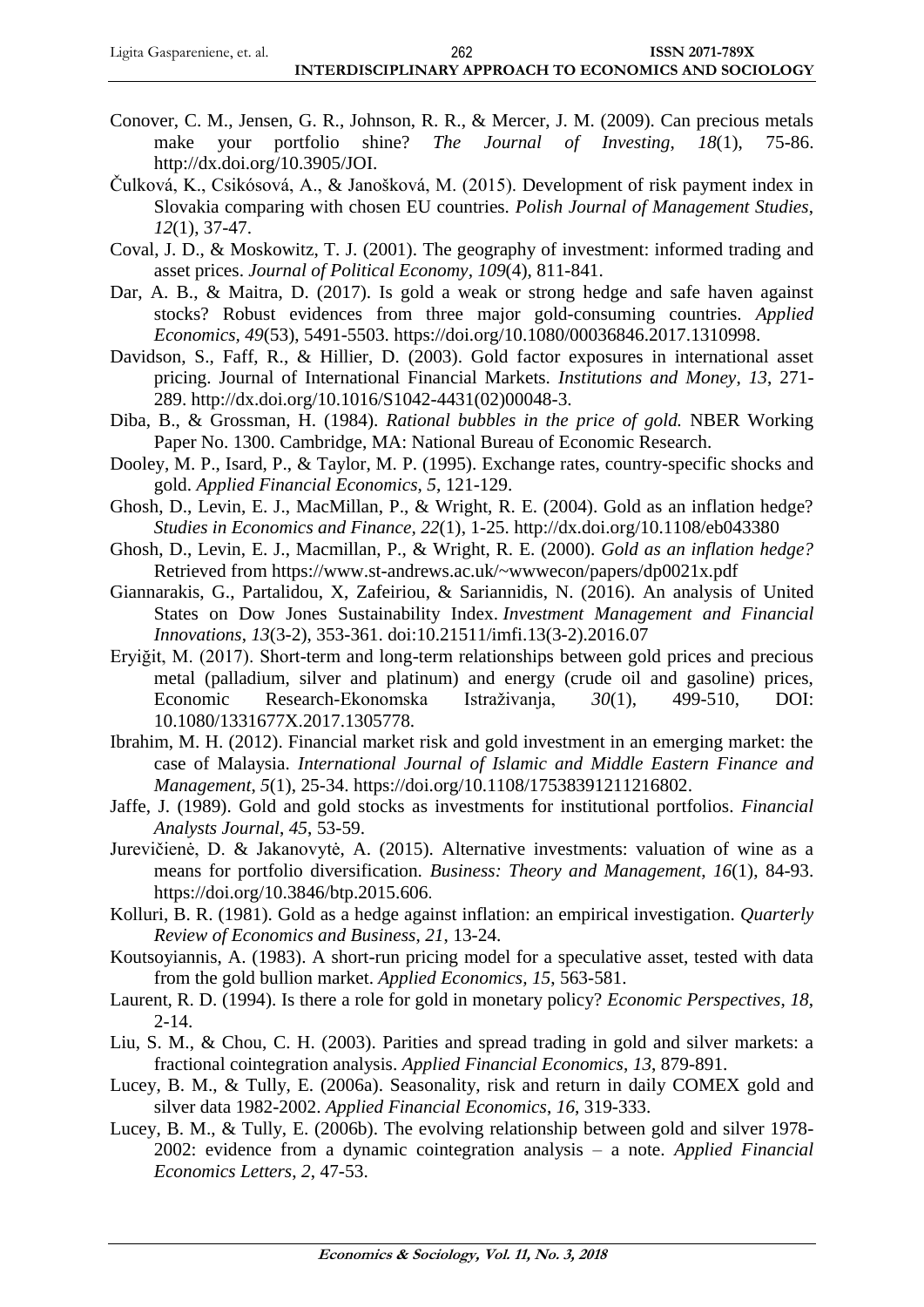Mačí, J., & Valentová Hovorková, V. (2017). Loan versus Bond Financing of Czech Companies and the influence of the Global Recession. *Journal of Competitiveness*, *9*(1), 72- 88. DOI: 10.7441/joc.2017.01.05.

- Mahdavi, S., & Zhou, S. (1997). Gold and commodity prices as leading indicators of inflation: tests of long-run relationship and predictive performance. *Journal of Economics and Business*, *49*, 475-489.
- Makiel, K. (2015). Portfolio diversification during monetary loosening policy. *The Journal of Risk finance*, *16*(2), 197-214.
- Markowitz, H. (1952). Portfolio selection. *Journal of Finance*, *7*(1), 77-91.
- Markowitz, H. (1959). *Portfolio selection: efficient diversification of investments.* New York: John Wiley & Sons.
- Menon, N. (2015). *Going for gold.* Gurgaon, India: Penguin Publisher.
- Mentel, G., Brożyna J. (2015). Compatibility of market risk measures, *Journal of International Studies*, 8(2), 52-62. DOI: 10.14254/2071-8330.2015/8-2/5.
- Michaud, R. O., Michaud, R., & Pulvermacher, K. (2006). *Gold as a strategic asset.* London: World Gold Council.
- Moore, G. H. (1990). Gold prices and a leading index of inflation. *Challenge, 33*, 52-56.
- Mouna, A., & Jarboui, A. (2015). Financial literacy and portfolio diversification: an observation from the Tunisian stock market. *International Journal of Bank Marketing*, *33*(6), 808-822, <https://doi.org/10.1108/IJBM-03-2015-0032>
- Mouselli, S., Aljazaerli, M. A., & Sirop, R. (2016). Corruption and stock market development: new evidence from GCC countries. *Business: Theory and Practice, 17*(2), 117-127. [https://doi.org/10.3846/btp.2016.555.](https://doi.org/10.3846/btp.2016.555)
- Munro, B., & Silberman, K. (2008). *Optimal asset allocation in different economic environments.* Cadiz Securities Quantitative Research Report.
- Nawrocki, T. (2018). Opportunities and threats associated with an investment in shares of innovative companies — evidence from Polish capital market. *Oeconomia Copernicana*, *9*(2), 225-244. https://doi.org/10.24136/oc.2018.012.
- Nuhiu, A., Hoti, A., & Bektashi, M. (2017). Determinants of commercial banks profitability through analysis of financial performance indicators: evidence from Kosovo. *Business: Theory and Practice*, *18*(1), 160-170.<https://doi.org/10.3846/btp.2017.017>
- Ohanyan G., Androniceanu, A. (2017), Evaluation of IMF program effects on employment in the EU, *Acta Oeconomica*, *67*(3), 311-332.
- Pindyck, R. S. (1993). The present value model of rational commodity pricing. *The Economic Journal*, *103*, 511-530.
- Riley, C. (2010). A new gold rush: investing in precious metals. *The Journal of Investing*, *19*(2), 95-100.<http://dx.doi.org/10.3905/joi.2010.19.2.095>
- Shahbaz, M., Iqbal Tahir, M., Ali, I., & Rehman, I. U. (2014). Is gold investment a hedge against inflation in Pakistan? A co-integration and causality analysis in the presence of structural breaks. *The North American Journal of Economics and Finance*, *28*, 190-205.
- Sherman, E. (1982). Gold: a conservative, prudent diversifier. *Journal of Portfolio Management, 8*(3), 21-27.<http://dx.doi.org/10.3905/jpm.1982.408850>
- Sherman, E. (1983). A gold pricing model. *Journal of Portfolio Management*, *9*, 68-70.
- Sherman, E. (1986). *Gold investment: theory and application.* New York: Prentice Hall.
- Sjaastad, L. A., & Scacciallani, F. (1996). The price of gold and the exchange rate. *Journal of Money and Finance*, *15*, 879-897.
- Smith, G. (2002). Tests of the random walk hypothesis for London gold prices. *Applied Economics Letters*, *9*, 671-674.